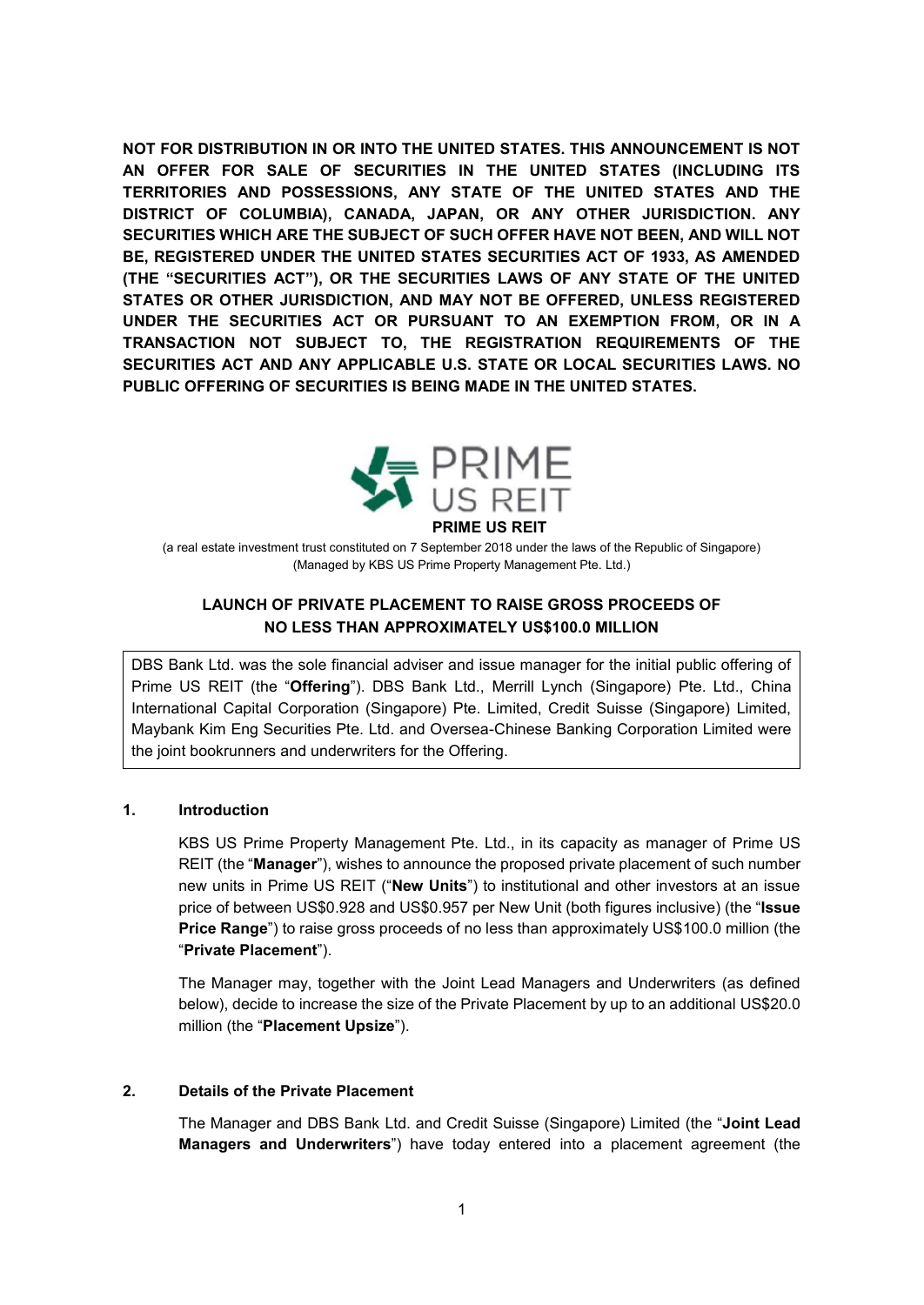"**Placement Agreement**") in relation to the Private Placement. Pursuant to the Placement Agreement, the Joint Lead Managers and Underwriters have agreed to procure subscriptions for or place out, as applicable, and failing which, to severally subscribe and pay for, the New Units at the issue price per New Unit (the "**Issue Price**") to be determined, on the terms and subject to the conditions of the Placement Agreement. The Private Placement shall be subject to certain conditions precedent set out in the Placement Agreement, including the approval in-principle of Singapore Exchange Securities Trading Limited (the "**SGX-ST**") for the listing of and quotation for the New Units on the Main Board of the SGX-ST. The Private Placement is fully underwritten by the Joint Lead Managers and Underwriters on the terms and subject to the conditions of the Placement Agreement.

The Issue Price Range of between US\$0.928 and US\$0.957 per New Unit (both figures inclusive) represents a discount of between:

- (i) 6.0% and 8.8% to the volume weighted average price ("**VWAP**") of US\$1.0179 per Unit for trades in the Units done on the SGX-ST for the preceding Market Day<sup>1</sup> on 11 February 2020 up to the time the Placement Agreement was signed; and
- (ii) (for illustrative purposes only) 2.0% and 5.0% to the adjusted VWAP<sup>2</sup> ("**Adjusted VWAP**") of US\$0.9768 per Unit.

The Issue Price will be determined by the Manager and the Joint Lead Managers and Underwriters following a book-building process. The Manager will make an announcement via SGXNET once the Issue Price has been determined.

#### **3. Use of Proceeds**

l

Subject to relevant laws and regulations, the Manager intends to use the gross proceeds of no less than approximately US\$100.0 million from the Private Placement (assuming the Placement Upsize is not exercised) in the following manner:

- (i) approximately US\$95.4 million (which is equivalent to 95.4% of the gross proceeds of the Private Placement) to partially fund the acquisition (the "**Acquisition**") of the property known as Park Tower located at 980 9th St and 1010 8th St, Sacramento, California (the "**Property**") (see announcement titled "Acquisition of Park Tower in Downtown Sacramento" dated 12 February 2020 for further details); and
- (ii) approximately US\$4.6 million (which is equivalent to 4.6% of the gross proceeds of the Private Placement) to pay the estimated fees and expenses, including land transfer taxes, professional fees and expenses, incurred or to be incurred by Prime US REIT in connection with the Acquisition and the Private Placement,

<sup>&</sup>quot;Market Day" refers to a day on which the SGX-ST is open for securities trading.

<sup>2</sup> The Adjusted VWAP is computed based on the VWAP of all trades in the Units on the SGX-ST for the preceding Market Day on 11 February 2020 up to the time the Placement Agreement was signed and subtracting the Cumulative Distribution (as defined herein) of 4.11 US cents per Unit. The estimated distribution for the period from 19 July 2019 to 20 February 2020 is based on distributable income for 19 July 2019 to 31 December 2019 and the Manager's estimate of Prime US REIT's revenue and expenses for the period from 1 January 2020 to 20 February 2020, and the actual Cumulative Distribution may differ.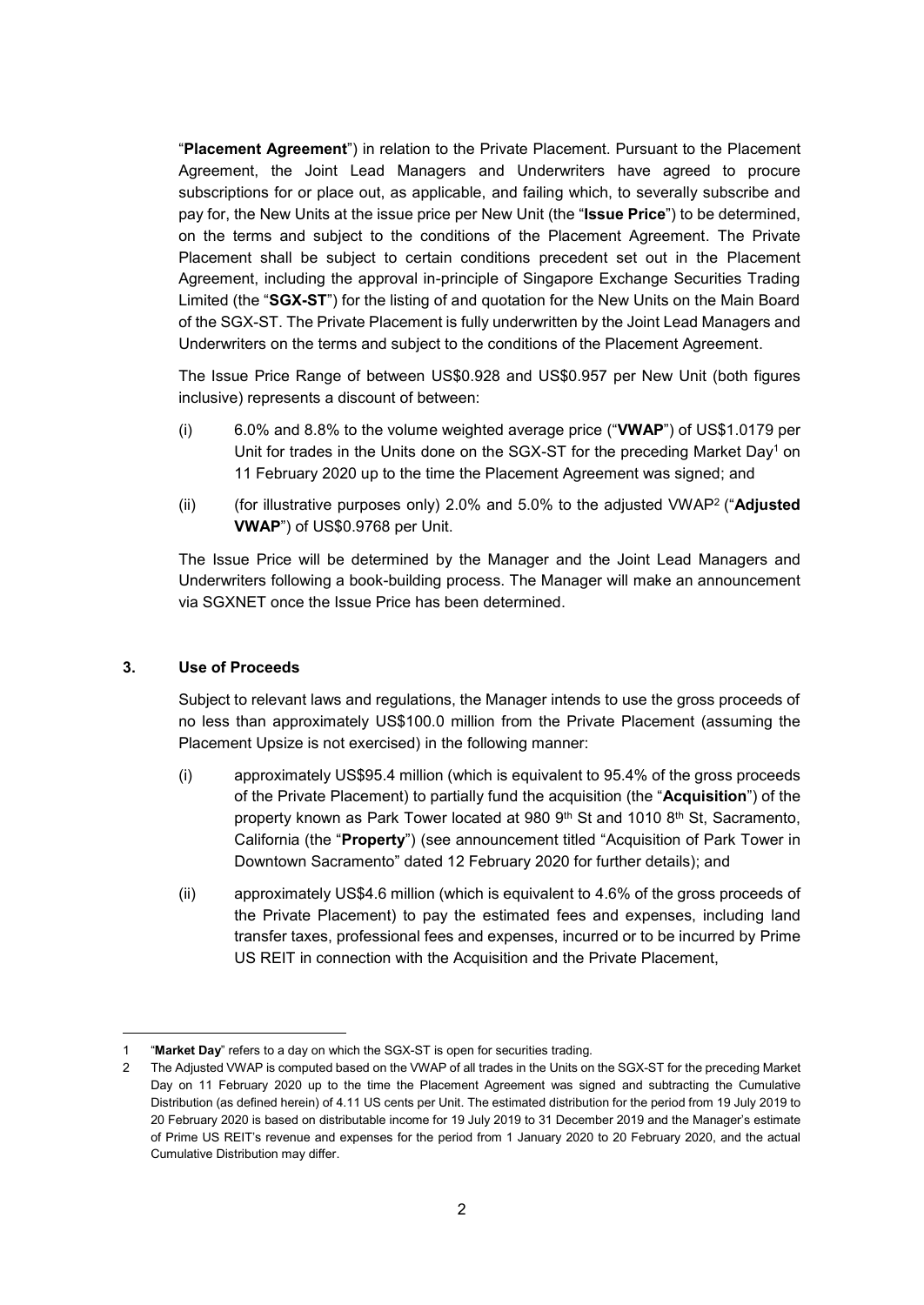with the balance of the gross proceeds of the Private Placement, if any, to be used for general corporate and/or working capital purposes.

Notwithstanding its current intention, the Manager may, subject to relevant laws and regulations, use the net proceeds from the Private Placement at its absolute discretion for other purposes, including, without limitation, to repay existing indebtedness.

Pending the deployment of the net proceeds from the Private Placement, the net proceeds may, subject to relevant laws and regulations, be deposited with banks and/or financial institutions or used to repay outstanding borrowings or for any other purpose on a shortterm basis as the Manager may, in its absolute discretion, deem fit.

The Manager will make periodic announcements on the utilisation of the net proceeds of the Private Placement via SGXNET as and when such funds are materially utilised and whether such a use is in accordance with the stated use and in accordance with the percentage allocated. Where there is any material deviation from the stated use of proceeds, the Manager will announce the reasons for such deviation.

#### **4. Rationale for the Private Placement**

The Manager believes that the Private Placement will bring the following benefits to unitholders of Prime US REIT ("**Unitholders**"):

#### **4.1 Benefits of the acquisition of the Property**

The acquisition of the Property will be financed by a combination of debt and equity so as to ensure that the acquisition will provide overall distribution per Unit accretion to Unitholders while maintaining an optimum level of gearing. (See announcement titled "Acquisition of Park Tower in Downtown Sacramento, California" dated 12 February 2020 for further details.)

#### **4.2 Expected increase in trading liquidity of Units**

The New Units to be issued pursuant to the Private Placement will increase the number of Units in issue by approximately 106,045,000 New Units (based on the midpoint of the Issue Price Range), which represents an increase of 11.5% over the total number of Units currently in issue.

This increase in the total number of Units in issue and enlarged Unitholder base are expected to improve the trading liquidity of the Units.

#### **4.3 Reduced time of issuance**

The Private Placement represents a fast and efficient means of raising capital to finance the acquisition of the Property with certainty. It also minimises the exposure of the equity fund raising to the volatility of the market price of the Units.

#### **5. Authority to Issue New Units**

The New Units will be issued pursuant to a general mandate (the "**General Mandate**") given by Unitholders to the Manager when the Unitholders subscribed for the Units under the initial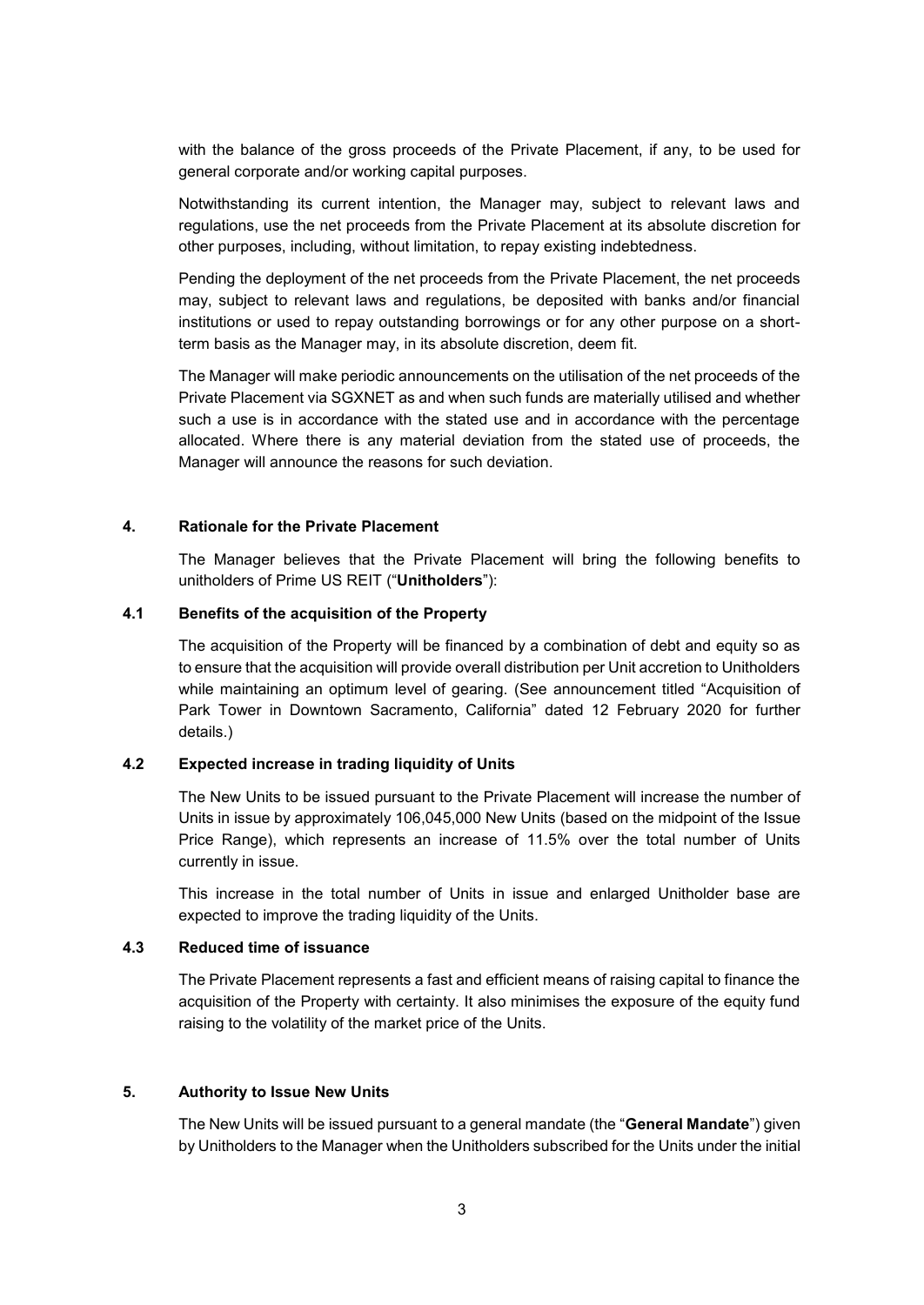public offering, pursuant to which the Manager may, during the period from 19 July 2019 (being the date of admission of the Units to the Official List of the SGX-ST) to (i) the conclusion of the first AGM of Prime US REIT or (ii) the date by which the first AGM of Prime US REIT is required by applicable laws or regulations to be held, whichever is earlier, issue new Units and/or securities, warrants, debentures or other instruments convertible into Units ("**Convertible Securities**") provided that the number of new Units (and/or Units into which the Convertible Securities may be converted) does not exceed 50.0% of the total number of Units in issue (excluding treasury Units and subsidiary holdings, if any) as at 19 July 2019 (the "**Base Figure**"), of which the aggregate number of new Units (and/or Units into which the Convertible Securities may be converted) issued other than on a *pro rata* basis to existing Unitholders shall not be more than 20.0% of the Base Figure.

As at 19 July 2019, the number of Units in issue was 923,864,000, being the Base Figure.

The number of Units that can be issued under the General Mandate is 461,932,000 Units, of which no more than 184,772,800 Units may be issued on a non *pro rata* basis.

The Manager has issued 1,139,872 Units since 19 July 2019 on a non *pro rata* basis. The 129,311,000 New Units to be issued pursuant to the Private Placement (based on the minimum of the Issue Price Range and assuming the Placement Upsize is exercised) would constitute 14.0% of the Base Figure which is within the 20.0% limit for issue of new Units other than on a *pro rata* basis. Accordingly, the prior approval of the Unitholders is not required for the issue of the New Units under the Private Placement.

#### **6. Eligibility to Participate in the Private Placement**

The offer of New Units under the Private Placement will be made to institutional and other investors.

The New Units have not been and will not be registered under the United States Securities Act of 1933, as amended (the "**Securities Act**") or the securities laws of any state or other jurisdiction of the United States, and may not be offered or sold in the United States except pursuant to an exemption from the registration requirements of the Securities Act and in compliance with applicable state laws. The New Units are only being offered and sold outside the United States in offshore transactions in compliance with Regulation S under the Securities Act.

The Manager, along with the Joint Lead Managers and Underwriters, reserve the absolute discretion in determining whether to allow such participation as well as the persons who may be allowed to do so.

## **7. Status of the New Units**

## **7.1 Entitlement to Cumulative Distribution**

Prime US REIT's policy is to distribute its distributable income on a semi-annual basis to Unitholders.

In connection with the Private Placement, the Manager intends to declare, in respect of the Units in issue on the day immediately prior to the date on which the New Units pursuant to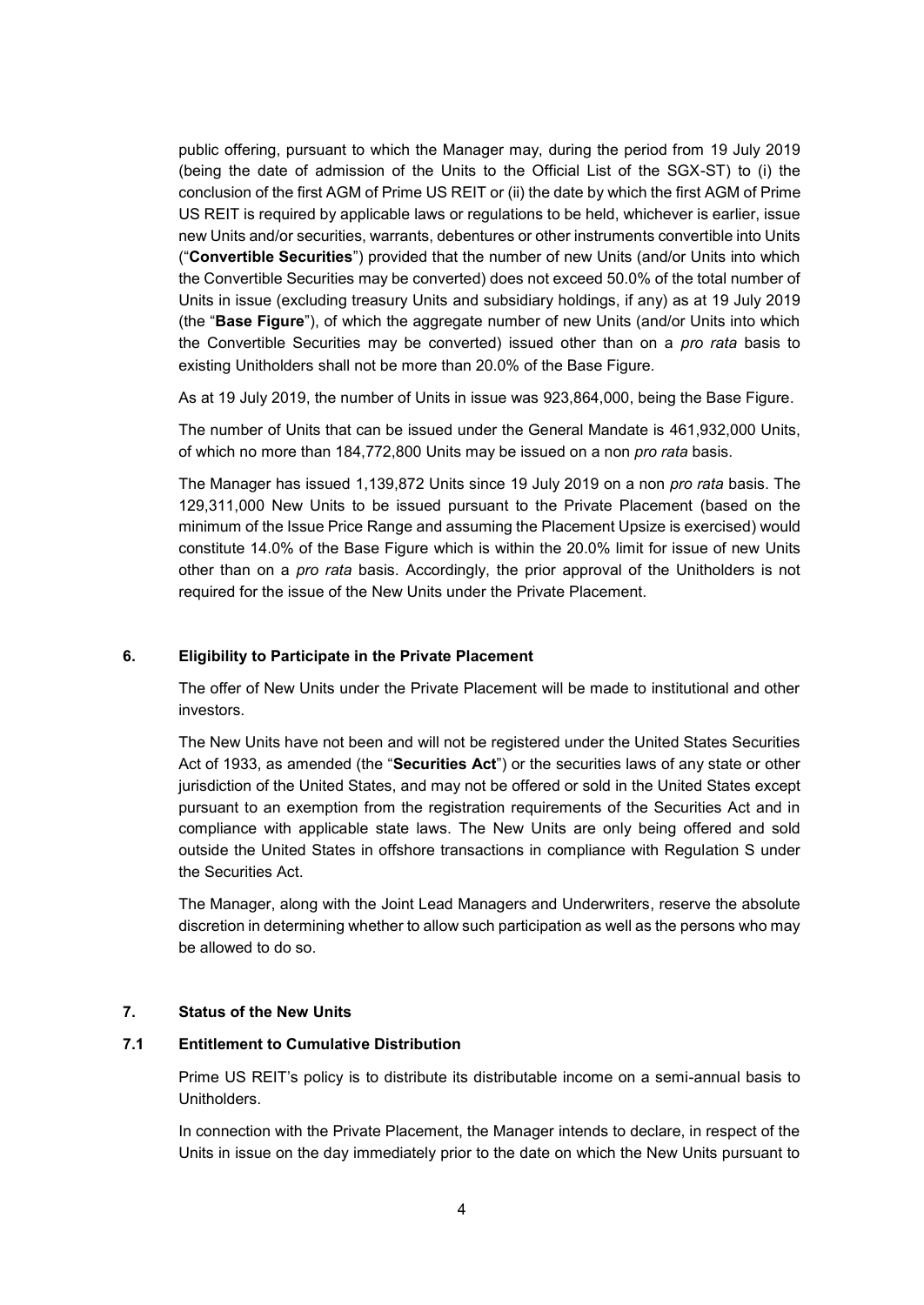the Private Placement are issued (the "**Existing Units**"), a cumulative distribution of the distributable income comprising (i) a distribution from 19 July 2019 (being the date of listing of Prime US REIT) to 31 December 2019 and (ii) a distribution for the period from 1 January 2020 to 20 February 2020 (the "**Cumulative Distribution**").

The New Units pursuant to the Private Placement are expected to be listed on 21 February 2020. The current expectation of the Manager is that the quantum of distribution per Unit under the Cumulative Distribution is estimated to be  $4.11$  US cents  $3$ . A further announcement on the actual amount of Cumulative Distribution (which may differ from the estimate above) will be made by the Manager in due course after the management accounts of Prime US REIT for the relevant period have been finalised.

The next distribution following the Cumulative Distribution will comprise Prime US REIT's distributable income for the period from the day the New Units are issued pursuant to the Private Placement to 30 June 2020. Semi-annual distributions will resume thereafter.

The Cumulative Distribution is intended to ensure that the distributable income accrued by Prime US REIT up to the day immediately preceding the date of issue of the New Units (which at such point, will be entirely attributable to the Existing Units) is only distributed in respect of the Existing Units, and is being proposed as a means to ensure fairness to holders of the Existing Units.

## **7.2 Status of New Units issued pursuant to the Private Placement**

The New Units issued pursuant to the Private Placement will, upon issue, rank *pari passu* in all respects with the Existing Units, including the right to Prime US REIT's distributable income from the day of issuance of the New Units under the Private Placement as well as all distributions thereafter, other than in respect of the Cumulative Distribution.

**For the avoidance of doubt, the holders of the New Units to be issued pursuant to the Private Placement will not be entitled to the Cumulative Distribution.**

# **8. Application to the SGX-ST for Approval in-Principle**

The Manager will make a formal application to the SGX-ST for the listing of, dealing in, and quotation of, the New Units on the Main Board of the SGX-ST. An appropriate announcement will be made upon the receipt of such in-principle approval from the SGX-ST.

BY ORDER OF THE BOARD Barbara Cambon Chief Executive Officer

l

<sup>3</sup> The estimated distribution for the period from 19 July 2019 to 20 February 2020 is based on distributable income for 19 July 2019 to 31 December 2019 and the Manager's estimate of Prime US REIT's revenue and expenses for the period from 1 January 2020 to 20 February 2020. The actual quantum of the distribution will be announced on a later date after the closure of the Transfer Books and Register of Unitholders.